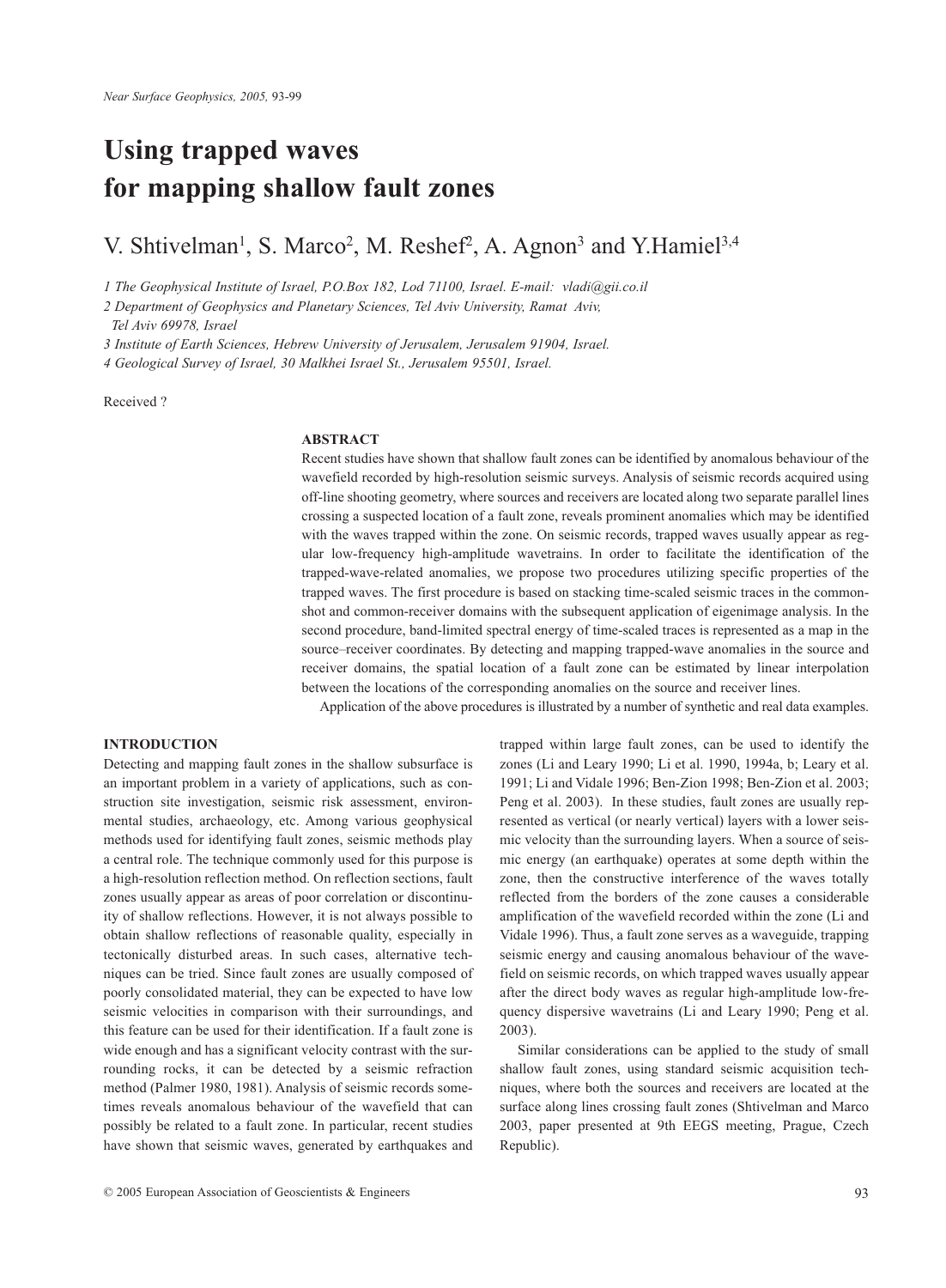We demonstrate here how the trapped waves generated during high-resolution seismic surveys can be used for detecting and mapping small near-surface fault zones. To facilitate the identification of trapped-wave-related anomalies, we propose two procedures utilizing specific properties of the trapped waves. A number of synthetic and real data examples illustrate the application of the above procedures for mapping shallow fault zones.

## **IDENTIFYING TRAPPED-WAVE ANOMALIES**

The analysis of seismic records acquired by high-resolution surveys with off-line shooting, where the source and receiver lines cross a near-surface fault zone, reveals anomalous behaviour of the wavefield that can be related to the fault zone (Shtivelman and Marco 2003, as above). These anomalies are caused by waves trapped within fault zones, and they are represented by regular high-amplitude low-frequency wavetrains appearing as late arrivals. These properties of the trapped waves can be used for their identification.

In order to represent the anomalous effect of the trapped waves in a compact form that facilitates identification of the anomalies and allows them to be traced continuously along seismic lines (rather than examining separate seismograms), we propose the following two procedures:

**1** Since trapped waves appear on seismic records as regular coherent events, we apply horizontal stacking (i.e. stacking with zero moveout) to seismic traces in the common-shot and common-receiver domains. Prior to stacking, in order to enhance late

arrivals, all traces are scaled (multiplied) by a  $t^2$ -function (where *t* is the time along the trace). After stacking, in order to enhance events with high horizontal coherence further, we apply eigenimage analysis to the stacked sections, keeping only the first eigenimage (Shtivelman 2003).

**2** In order to enhance late arrivals, all traces are scaled by a *t*function. For each scaled trace, a Fourier transform is performed, and spectral energy of the trace is computed by summing the power spectrum values within a given range of low frequencies. The resulting value, representing band-limited spectral energy for a given source–receiver pair, is placed as a corresponding element in a matrix in which the rows are the source numbers and the columns are the receiver numbers. After completing the above steps for all traces (i.e. for all possible source–receiver pairs), the resulting matrix is displayed as a map of band-limited spectral energy in the source–receiver coordinates. According to the above steps, the low-frequency high-amplitude late arrivals corresponding to trapped waves are expected to be expressed on the map as prominent spatially localized anomalies.

The following synthetic and real data examples illustrate the application of the above procedures.

# **SYNTHETIC EXAMPLES**

We consider three-dimensional models in which a fault zone is represented as a vertical layer with velocity 1000 m/s, located between two layers with velocities 1500 m/s and 2000 m/s (Fig. 1a). The acquisition geometry used for the modelling (Fig. 1b)



#### FIGURE 1

Model 1. (a) Vertical section of a three-dimensional model with a fault zone represented as a vertical layer with velocity 1000 m/s. (b) Schematic representation of the acquisition geometry used for the modelling (plan view). (c) Five synthetic seismograms computed for the source locations marked below the records. (d) Common-shot (left) and common-receiver (right) stacked sections. (e) Map of spectral energy in the range 0–70 Hz.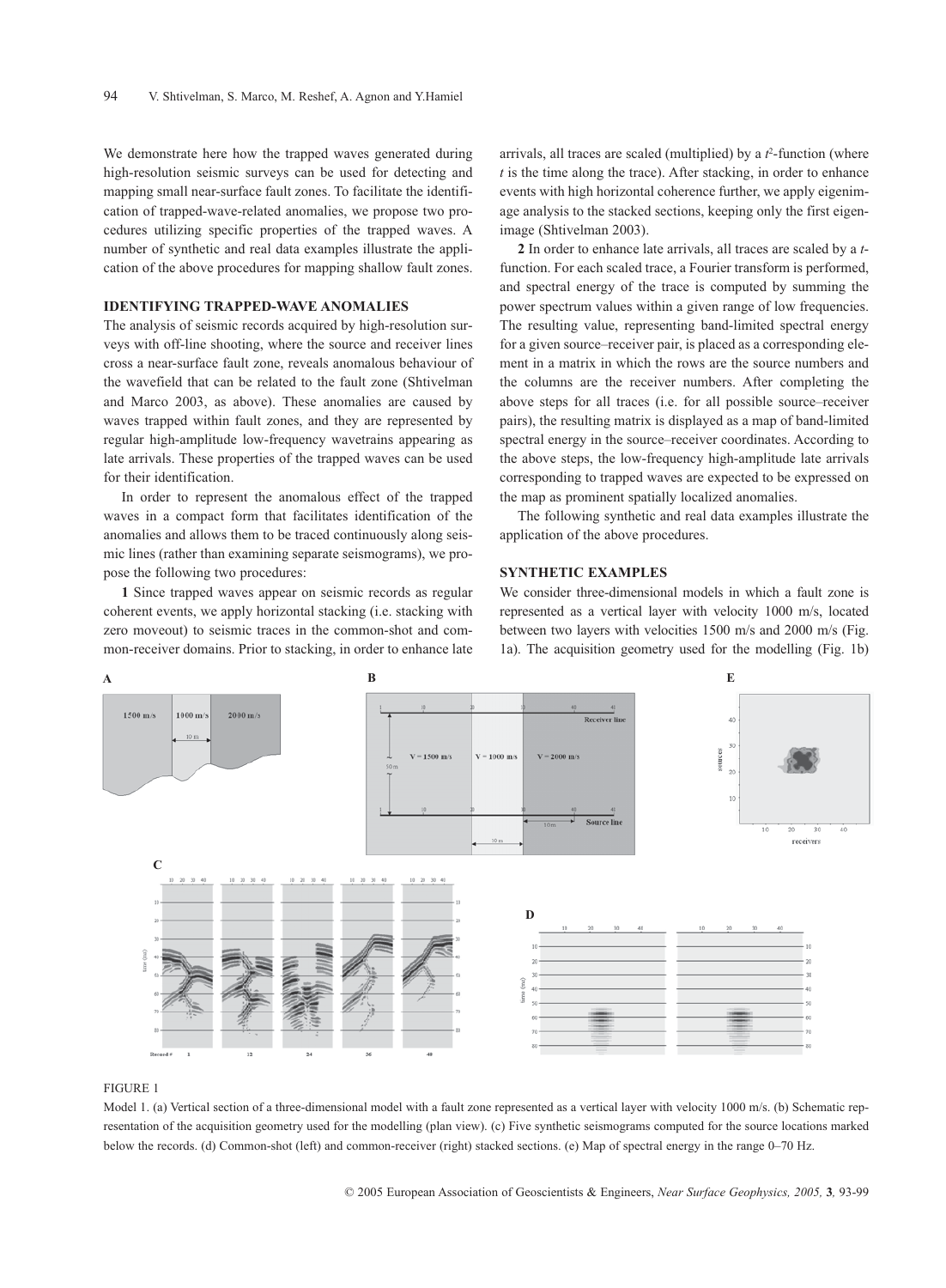included two parallel lines, located at the surface of the model and crossing the fault zone between stations 20 and 30, as shown in the figure. Along one of the lines (the source line), a source was applied at 48 points, while 48 receivers were located along the second line (the receiver line). The distance between the lines was 50 m; the source and receiver spacing was 1 m. For each model, 48 synthetic seismograms were computed by 3D acoustic modelling using the method of finite differences. The source function was a Ricker wavelet with a dominant frequency of 150 Hz.

## **Model 1**

The model in the first synthetic example includes a 10 m wide fault zone exposed at the surface (Fig. 1a). Figure 1(c) shows five seismograms computed for the source locations marked below the records. We can see that the central seismogram (record #24) displays a wavefield anomaly appearing at times exceeding 50 ms and apparently related to the waves trapped within the zone. Note that the anomaly is localized in the area where both the source and receivers are located within the fault zone.

Figure 1(d) represents common- shot and common-receiver stacked sections obtained for the model of Fig. 1(a) according to the procedure described above. Both sections display welldefined trapped-wave anomalies localized in the areas corresponding to the fault zone location.

Figure 1(e) shows a map of spectral energy obtained for the model of Fig. 1(a) within the frequency range 0–70 Hz. The figure displays a prominent anomaly, localized within the ranges of the sources and receivers, corresponding to the fault zone location.

### **Model 2**

The model in the second synthetic example is similar to the first one but in this case the layer system is overlain by a 5 m thick, horizontal low-velocity layer of velocity 500 m/s (Fig. 2a). The seismograms computed for the model (Fig. 2b) show a dramatic change in data character along the line. In particular, the central seismogram (record #24) displays a long regular high-amplitude wavetrain, appearing at times exceeding 60 ms and related to the waves trapped within the fault zone. The anomalous effect of the trapped waves is also quite prominent on the common-shot and common-receiver stacked sections (Fig. 2c) and on the map of spectral energy (Fig. 2d) where the anomaly is well localized within the area corresponding to the fault zone.

Selection of the proper frequency range for the map of spectral energy can be made on the basis of the frequency content of the trapped waves (as compared to other events) and the character of the anomaly obtained. If the fault zone does not change much between the source and receiver lines, the anomaly can be expected to have a shape close to a square. If the frequency range selected is too narrow or too wide, the shape of the anomaly may be quite different from a square: for example, it may appear as a strip orientated along one of the diagonals of the map. Figure 2(e) represents two examples of the map of spectral energy computed for Model 2: the left one is a narrow-band version (with a



## FIGURE 2

Model 2. (a) Vertical section of a three-dimensional model similar to that of Fig. 1(a), but including an overlying low-velocity layer. (b) Five synthetic seismograms computed for the source locations marked below the records. (c) Common-shot (left) and common-receiver (right) stacked sections. (d) Map of spectral energy in the range 0–120 Hz. (e) Two examples of the map of spectral energy obtained in different frequency ranges: left – a narrow-band version (high-cut frequency of 60 Hz), right – a broad-band version (high-cut frequency of 180 Hz). Compare with Fig. 2(d).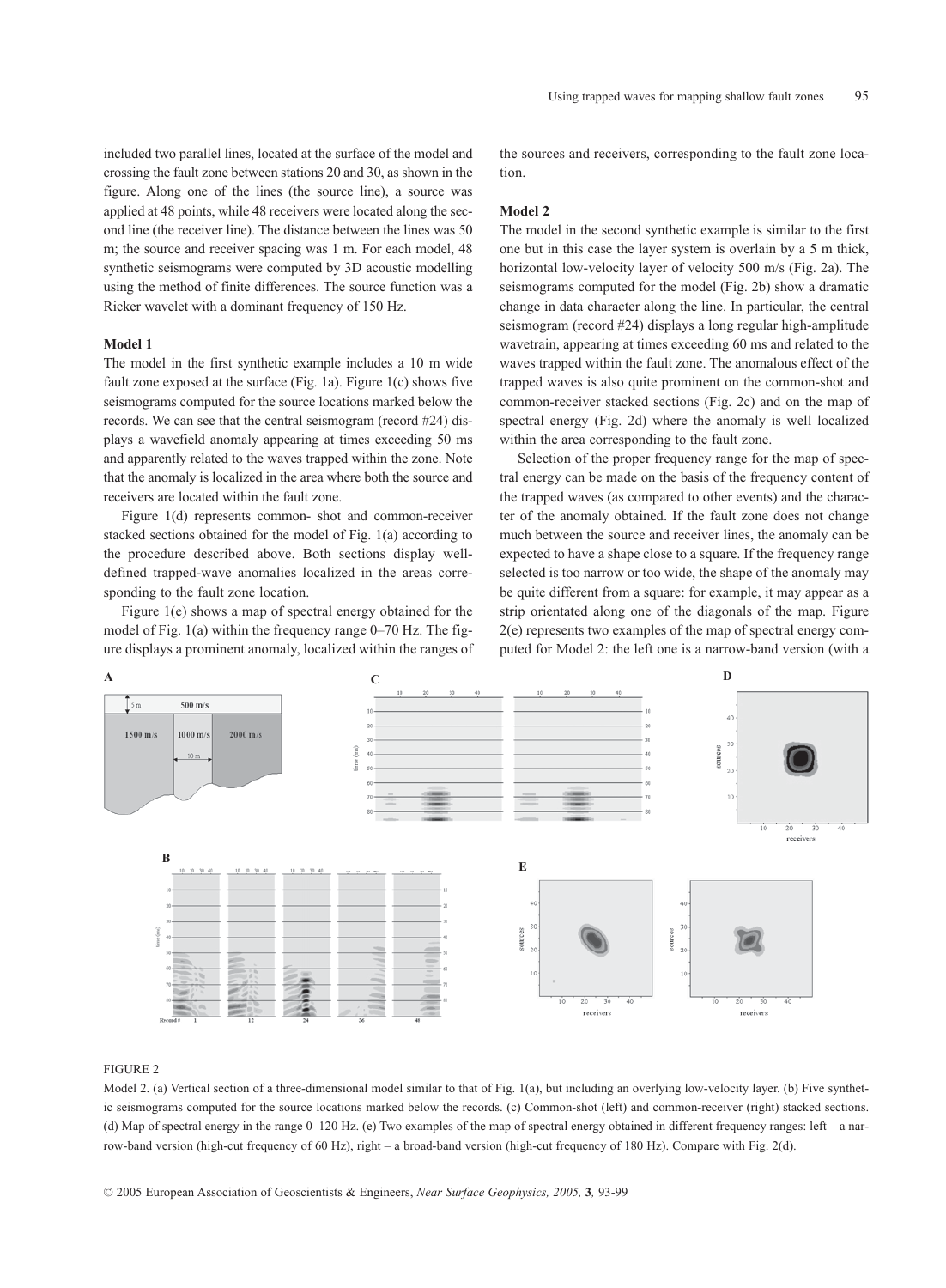high-cut frequency of 60 Hz) and the right one is a broad-band version (with a high-cut frequency of 180 Hz). In the first case, the anomaly appears as a strip stretched along the  $-45^{\circ}$  diagonal, whereas in the second case the anomaly is orientated along the  $+45^\circ$  diagonal. Compare these examples with the map shown in Fig. 2(d), which was obtained within the proper frequency range (with a high-cut frequency of 120 Hz), where the anomaly has the shape of a square located within the fault zone boundaries in both the source and receiver domains.

The synthetic examples considered show that the proposed procedures can facilitate the identification of trapped-wave anomalies related to shallow fault zones. In those cases when the anomalies can be reliably identified in both the source and receiver domains, a spatial position of the fault zone can be estimated by locating the corresponding ranges of the anomalies on the source and receiver lines and using linear interpolation between the locations.

## **REAL DATA EXAMPLES**

The data for the following examples were acquired at three sites located in different areas of Israel (Fig. 3). The seismic survey carried out at each site included two parallel lines designed to cross the presumed location of a fault zone. Each line was 47 m long and the distance between the lines was about 50 m. 48 receivers at 1 m spacing were located along one of the lines (the receiver line) and a source of seismic energy was applied every 1 m along the second line (the source line). As a result, the seismic data acquired at each site consisted of 48 records with 48 traces per record. At sites 1 and 2, the Digipulse (a truck-mounted accelerated weight drop) was used as the source, whereas at site 3, the source was a sledgehammer striking an aluminium plate. In addition, a refraction survey was carried out along the receiver line at site 3. The refraction data were processed and interpreted using the generalized reciprocal method (Palmer 1980, 1981).

#### **Site 1**



FIGURE 3 Schematic location of seismic surveys at three sites.

The first example is from the Ateret site located in the Jordan valley in northern Israel (Fig. 3). The site is an archaeological mound situated on a Pleistocene basalt flow covering a Plio-Pleistocene lacustrine chalky limestone sequence. Several echelon fault strands rupture a synclinal structure developed in the young sediments. The mound contains structures and artefacts from various historical periods. Offsets observed on walls of the Crusader and Ottoman structures are related to surface ruptures caused by the 1202 and 1759 earthquakes and indicate the existence of a near-surface fault zone.

Figure 4(a) shows six records from the survey carried out at the site. Record 20 (corresponding to shot station 20 on the source line) displays a low-frequency high-amplitude wavetrain, apparently related to trapped waves, appearing within the receiver range 27–37 and at times exceeding 300 ms. The common-



# FIGURE 4

Site 1. (a) Six records shown with true relative amplitudes. The record numbers shown below correspond to the shot position along the source line. (b) Common-shot (left) and common-receiver (right) stacked sections. (c) Map of spectral energy in the range 0–30 Hz.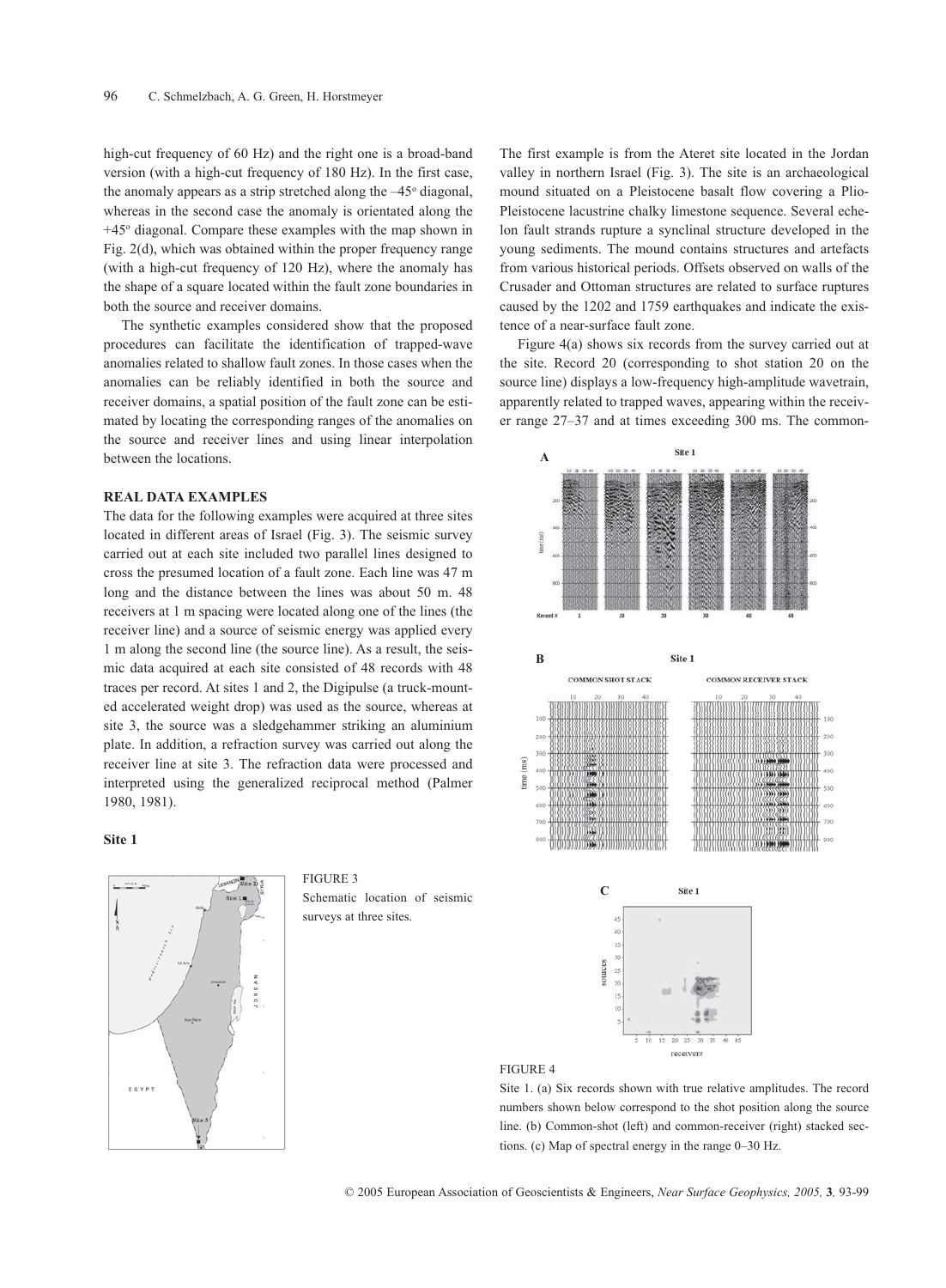

#### FIGURE. 5

Site 2. (a) Six records shown with true relative amplitudes. The record numbers shown below correspond to the shot position along the source line. (b) Common-shot (left) and common-receiver (right) stacked sections. (c) Map of spectral energy in the range 0–30 Hz.

shot and common-receiver stacked sections (Fig. 4b) display trapped-wave-related anomalies in the ranges 16–22 and 24–36, respectively. On the spectral energy map obtained within the frequency range 0–30 Hz (Fig. 4c), an anomaly appears within the same range of sources (16–22) but within a slightly different range of receivers (27–37). Based on these results, we can estimate the spatial location of the fault zone at the site as being bordered by two lines: the left line passes through station 16 on the source line and somewhere between stations 24 and 27 on the receiver line, and the right line passes through station 22 on the source line and stations 36 and 37 on the receiver line.

#### **Site 2**

This example is from a site situated in Upper Galilee, to the north of the town of Kiriat Shemona (Fig. 3). The site is located in the area of a contact between two geological units, Palaeocene-Early Eocene marls to the west and Pleistocene basalt to the east. Recent studies have identified the contact as a fault. Certain indications of several small near-surface fault zones can be found at the site. In particular, about 20 m to the east of the contact, a 1.5 m wide fault zone is exposed within the basalt.

Figure 5(a) shows six records from the survey carried out at the site. On records 10 and 20, at times exceeding 290 ms, we can see high-amplitude low-frequency events that may be identified as trapped waves. The common-shot stacked section (Fig. 5b, left) displays a distinctive anomaly in the range of approximately 9–22; no definite trapped-wave-related anomaly could be detected on the common-receiver stack (Fig. 5b, right). The map of spectral energy (Fig. 5c) displays two anomalies located approximately within the same range of receivers (18–25) and in the source ranges 8–12 and 16–22. The existence of two anomalies in the source domain may indicate one of two possibilities: either they are actually one anomaly corresponding to the anomaly identified on the common-shot stack (stations 9–22), or the fault zone identified on the receiver line splits into two separate zones crossed by the source line. In any case, the left border of the fault zone area can be defined by a line passing between source stations 8 and 9 and through receiver station 18, whereas the right bordering line passes through source station 22 and receiver station 25.

#### **Site 3**

This site is located in the Eilat mountains, a desert area of southern Israel, where several fault zones are exposed at the surface (Fig. 3). The survey was conducted within a dry stream bed at Nahal Shlomo. At the site, a north-striking normal fault separates Late Cretaceous marine sediments (limestone) to the west from Precambrian basement rocks (granite) to the east. At several locations along the fault, a 5–8 m wide fault zone is exposed. The zone is composed of angular breccia, containing unsorted, poorly consolidated fine-to-boulder-sized rock fragments, and bordered by seemingly undisturbed country rocks. In a part of the study area, the fault is covered by alluvial deposits with a thickness of up to 10 m.

Figure 6(a) shows six records from the survey carried out at the site. We can see a dramatic change in the data character along the line. In particular, the central part of record #30, approximately between stations 16 and 30 and at times exceeding 280 ms, displays a long regular low-frequency high-amplitude wavetrain that can apparently be identified with the waves trapped within the fault zone. The common-shot stack (Fig. 6b) shows an anomaly located between shot stations 22 and 32. Unfortunately, both the common-receiver stack and the spectral-energy map failed to produce any definite anomaly that could be related to trapped waves. On the other hand, the refraction section obtained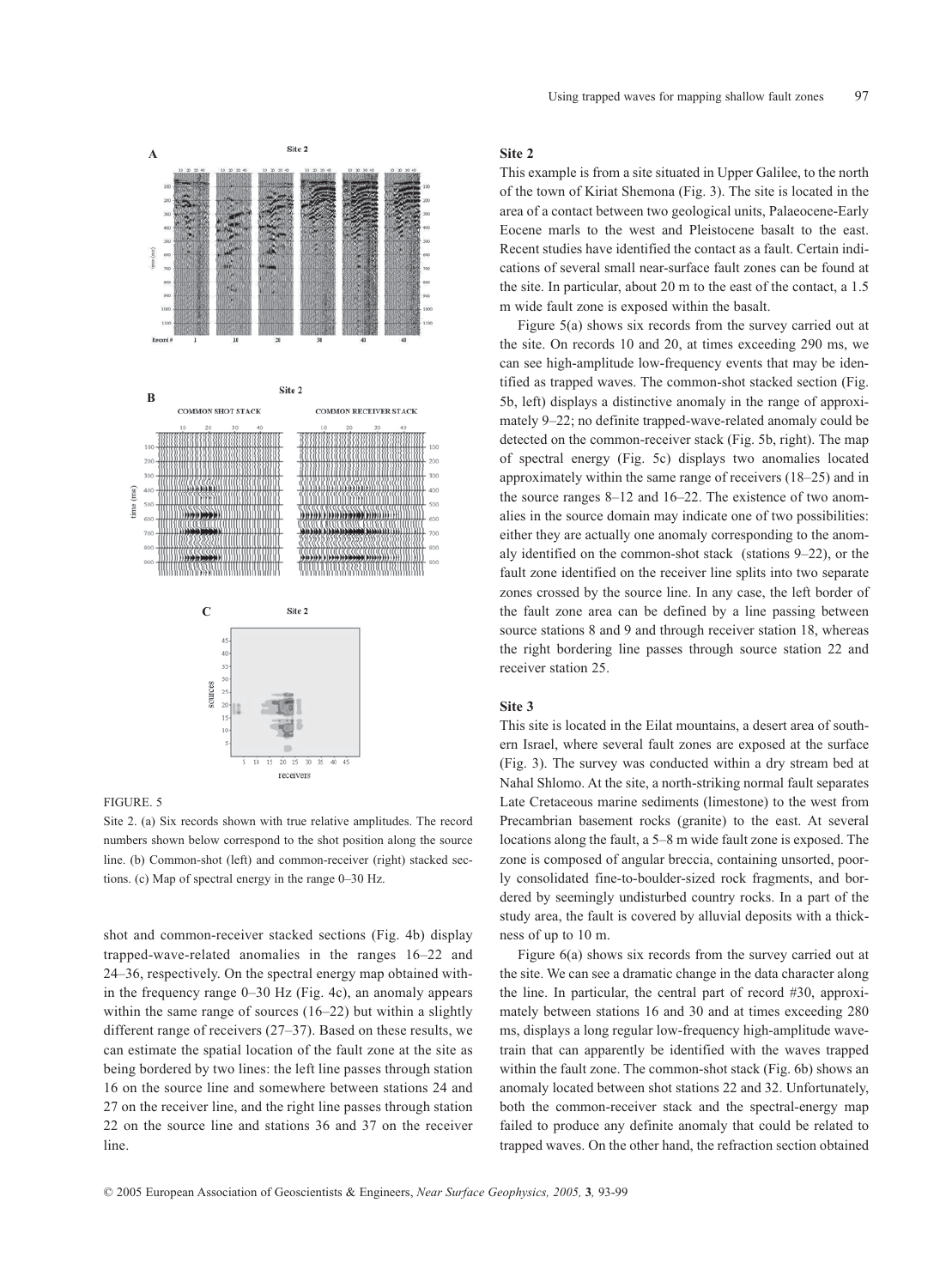

#### FIGURE 6

Site 3. (a) Six records shown with true relative amplitudes. The record numbers shown below correspond to the shot position along the source line. (b) Common-shot stacked section. (c) Refraction depth section along the receiver line.

along the receiver line (Fig. 6c) reveals a distinctive low-velocity zone between receiver stations 20 and 28. The zone is bordered by weathered limestone to the left and granite to the right. Since it is difficult to identify clearly the left border of the trapped wave anomaly appearing on the seismograms (Fig. 6a) and since the presence of a 7–8 m thick, low-velocity layer above the fault zone (Fig. 6c) apparently tends to extend the anomaly beyond the borders of the zone, we assume that in this case it is more reliable to define the fault zone location on the receiver line according to the refraction section, i.e. between receiver stations 20 and 28. Thus, the spatial position of the fault zone can be estimated as being limited to the left by station 22 on both the source and receiver lines, and to the right by a line passing through receiver station 28 and source station 32.

The above examples show that in some cases, when a common-shot stack displays a well-defined trapped-wave-related anomaly, the common-receiver stack may fail to produce any indication of the anomaly. This difference between the source and receiver domains may be related to the differences in the wavefield character represented by the corresponding stacked sections. Under certain conditions, a common-shot stack can be regarded as representing a zero-offset section (see, for example, Loewenthal *et al*. 1999), whereas a common-receiver stack can be considered as a kind of a plane-wave approximation. This leads to the differences in the specific features (in our case, trapped-wave anomalies) appearing on the sections.

## **SUMMARY**

Shallow fault zones can be identified by trapped-wave anomalies appearing on the data of high-resolution seismic surveys using off-line shooting. The anomalies correspond to the areas where both the sources and receivers are located within the fault zone.

The identification of the trapped-wave anomalies can be facilitated by applying the procedures described above, as illustrated by synthetic and real data examples.

The spatial location of fault zones can be estimated using linear interpolation between the locations of the trapped-wave anomalies detected on the source and receiver lines.

# **ACKNOWLEDGEMENTS**

The authors are grateful to the Ministry of National Infrastructures for financial support and to the Geophysical Institute of Israel for permission to publish this paper.

# **REFERENCES**

- Ben-Zion Y. 1998. Properties of seismic fault zone waves and their utility for imaging low-velocity structures. *Journal of Geophysical Research* **103**, 12567–12585.
- Ben-Zion Y., Peng Z., Okaya D., Seebar L., Armbruster J.G., Ozer N., Michael A.J., Baris S. and Aktar M. 2003. A shallow fault-zone structure illuminated by trapped waves in the Karadere-Duzce branch of the North Anatolian Fault, western Turkey. *Geophysical Journal International* **152**, 699–717.
- Leary P.C., Igel H. and Ben-Zion Y. 1991. Observation and modeling of fault zone seismic trapped waves in aid of precise precursory microearthquake location and evaluation. *Proceedings of Conference on Earthquake Prediction: State-of the Art,* Strasbourg, France, pp.
- Li Y.-G., Aki K., Adams D., Hasemi A. and Lee W.H.K. 1994a. Seismic guided waves trapped in the fault zone of the Landers, California, earthquake of 1992. *Journal of Geophysical Research* **99**, 11705– 11725.
- Li Y.-G. and Leary P.C. 1990. Fault zone trapped seismic waves. *Bulletin of the Seismological Society of America* **80**, 1245–1271.
- Li Y.-G., Leary P.C., Aki K. and Malin P. 1990. Seismic trapped modes in the Oroville and San Andreas fault zones. *Science* **249**, 763–766.